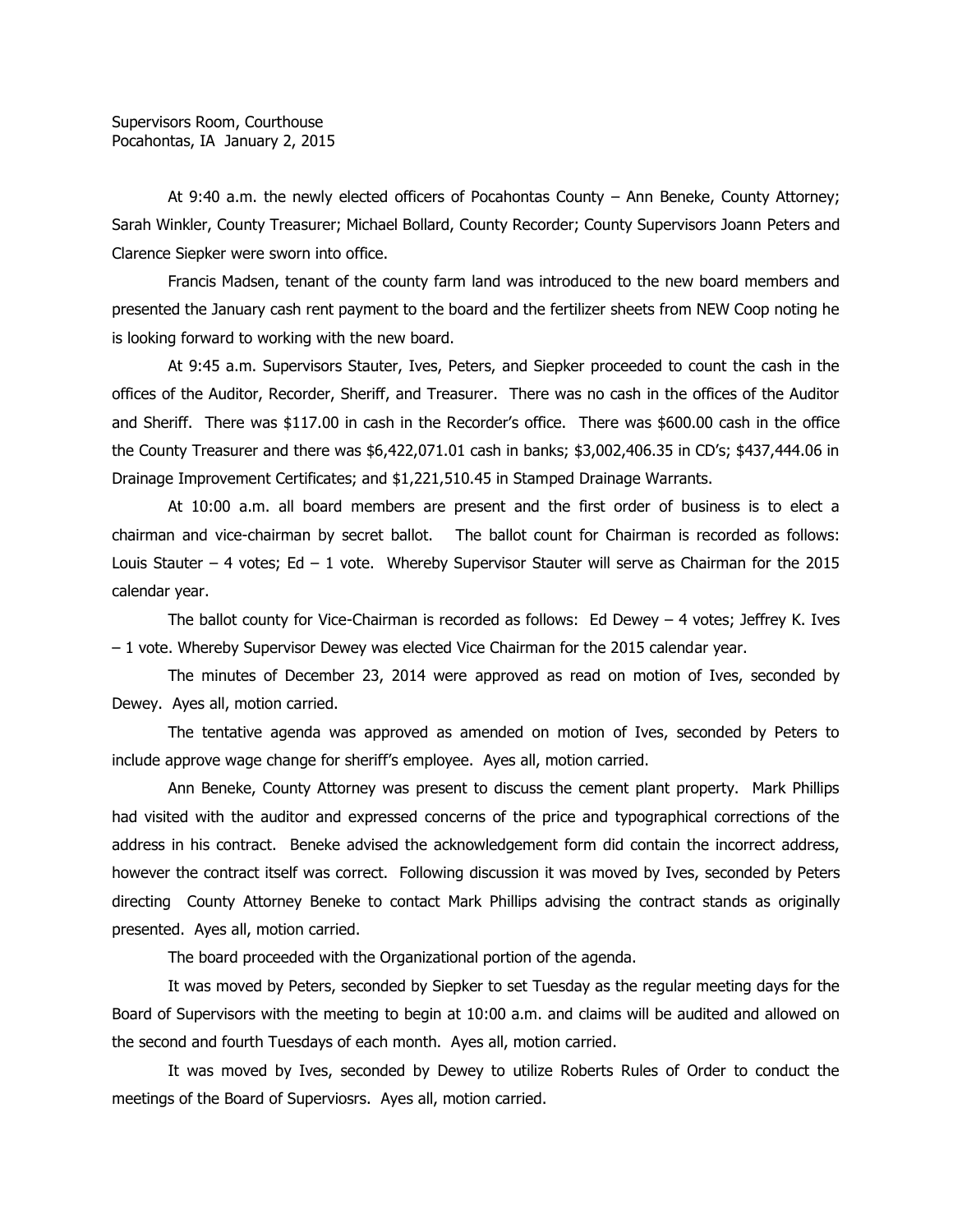The Pocahontas Record Democrat, The Laurens Sun, and The Buena Vista Journal each having filed letters as official newspapers for Pocahontas County, I for the 2015 calendar year, with the same being duly qualified publications, and having the highest bona fide subscribers list. It was moved by Ives, seconded by Peters to approve each of the applicants as the official newspapers of Pocahontas County and that all board proceedings be published promptly after receipt of same as required by law. Ayes all, motion carried.

It was moved by Dewey, seconded by Siepker to set the county declared holidays of non-union employees for calendar year 2015 as follows: New Years Day, Good Friday, Memorial Day, Independence Day, Labor Day, Veterans Day, Thanksgiving Day, and the day after Thanksgiving, and Christmas Day. Ayes all, motion carried.

The starting wage for newly hired inexperienced clerks and other personnel in Pocahontas County government will remain at \$12.00 per hour for the July 1, 2015 budget year with an increase of \$0.50 per hour upon satisfactory completion of a three (3) month probationary period. Furthe that all employees working over 40 hours shall be compensated as set out in the County's Personnel Policy Handbook and according to the Fair Labor Standards act, except for elected officials and those as set forth in Section 350.4, 350.8; and 340.10 of the Code of Iowa and those under collective bargaining contracts as moved by Ives, seconded by Dewey. Ayes all, motion carried.

The mileage reimbursement was reviews. The Internal Revenue Service has announced the standard mileage rate for the 2015 year for business use of an automobile is 57.5¢ per mile. It was moved by Siepker, seconded by Ives to set the mileage reimbursement at 50¢ per mile effective July 1, 2015. Ayes all, motion carried.

Recognizing this Board represents the people of Pocahontas as a whole and having jurisdiction to act on all matters pertaining to this county, it was moved Dewey, seconded by Peters that this board shall act as a unit and not as individuals. Ayes all, motion carried.

On motion of Peters, seconded by Clarence the County Auditor was authorized to issue warrants for payroll, partial payments of contracts on estimates issued by the county engineer or drainage engineer; payment of freight, postage, telephone claims and utilities and invoices allowing discounts, and emergency general assistance claims. These claims shall be audited and allowed the next regular claim date. Ayes all motion carried.

It was moved by Ives, seconded by Peters to adopt the following resolution. The chairman called the question with the following recorded vote: ayes – Siepker, Peters, Ives, Dewey, Stauter. Whereby the chairman declared the resolution duly adopted to-wit:

## **Resolution for Public Bidder – 2015-01-#1**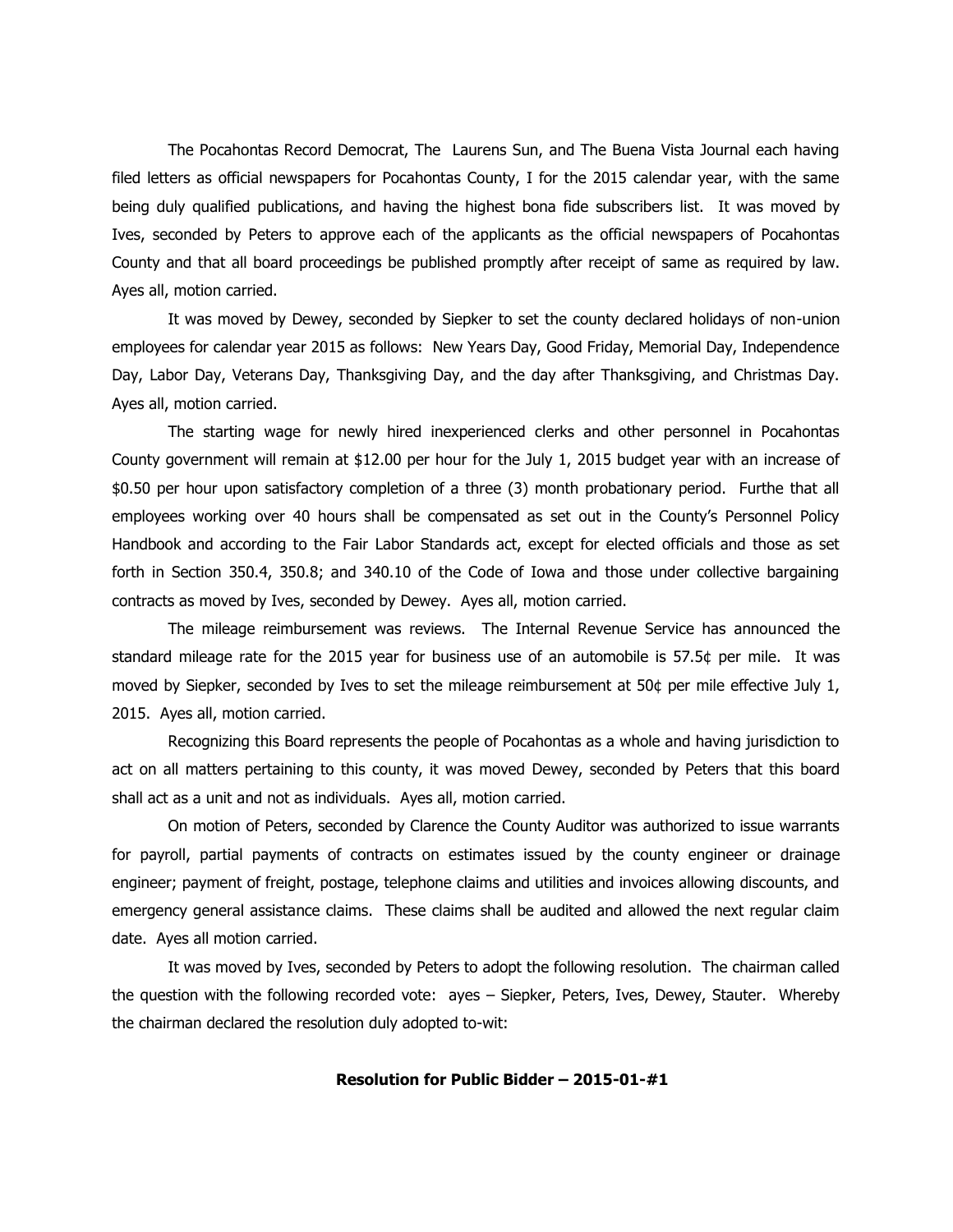BE IT RESOLVED by the Board of Supervisors of Pocahontas County, IA that we hereby appoint Sarah Winkler, County Treasurer as the Public Bidder for Pocahontas County for the calendar year of 2015.

BE IT FURTHER RESOLVED by the authority vested in the Board of Supervisors, Chapter 446.19 of the Code of Iowa, that Sarah Winkler as County Treasurer and Public Bidder is granted responsibility and authority to make and assign Bidder Tax Sale Certificates and further empowered with the authority to affix her signature thereto.

It was moved by Dewey, seconded by Peters to adopt the following resolution establishing the depositories of public funds. The chairman called the question the question with following record vote recorded: ayes – Siepker, Peters, Ives, Dewey, Stauter; nays – none. Whereby the Chairman declared the resolution duly adopted to-wit:

## **Resolution for Depositories of Public Funds – 2015-01-#2**

BE IT RESOLVED by this Board of Supervisors of Pocahontas County, IA that we hereby authorize the County Treasurer to deposit funds in her hands into the CSBank, Pocahontas; Pocahontas State Bank in Palmer and Pocahontas; Laurens State Bank in Laurens; Iowa West Bank in Laurens; First Community Bank of Fonda and Pomeroy; Community State Bank of Albert City not to exceed the maximum amounts as hereby set below:

| <b>DEPOSITORIES</b>         | <b>LOCATION</b> | Max for FY 2015 | Max for FY 2016 |
|-----------------------------|-----------------|-----------------|-----------------|
| Pocahontas State Bank       | Pocahontas, IA  | \$9,000,000     | \$9,000,000     |
| <b>CSBank</b>               | Pocahontas, IA  | \$9,000,000     | \$9,000,000     |
| Laurens State Bank          | Laurens, IA     | \$9,000,000     | \$9,000,000     |
| <b>Rolfe State Bank</b>     | Rolfe, IA       | \$9,000,000     | \$9,000,000     |
| <b>First Community Bank</b> | Fonda, IA       | \$9,000,000     | \$9,000,000     |
| West Iowa Bank              | Laurens, IA     | \$9,000,000     | \$9,000,000     |
| <b>IPAIT</b>                | Des Moines, IA  | \$100,000       | \$100,000       |
| Drainage warrants           | County          | \$3,000,000     | \$3,000,000     |

It was moved by Ives, seconded by Siepker that the General Assistance Director consult with the Board of Supervisors before authorizing any expenditure in excess of \$500.00 for services in accordance with the County General Relief Ordinance. The County Engineer shall be limited in commitments and/or expenditures in excess of \$20,000. Ayes all, motion carried.

Supervisor Peters was appointed as County Farm Manager upon motion of Ives, seconded by Dewey. The manager shall have Power of Attorney to sign for the county in all matters pertaining to the county farm, specifically all Farm Service Agency and government program papers. Ayes all, motion carried.

On motion of Siepker, seconded by Peters the following resolution was submitted for adoption. After consideration the chairman called the question with the following vote recorded: ayes – Siepker,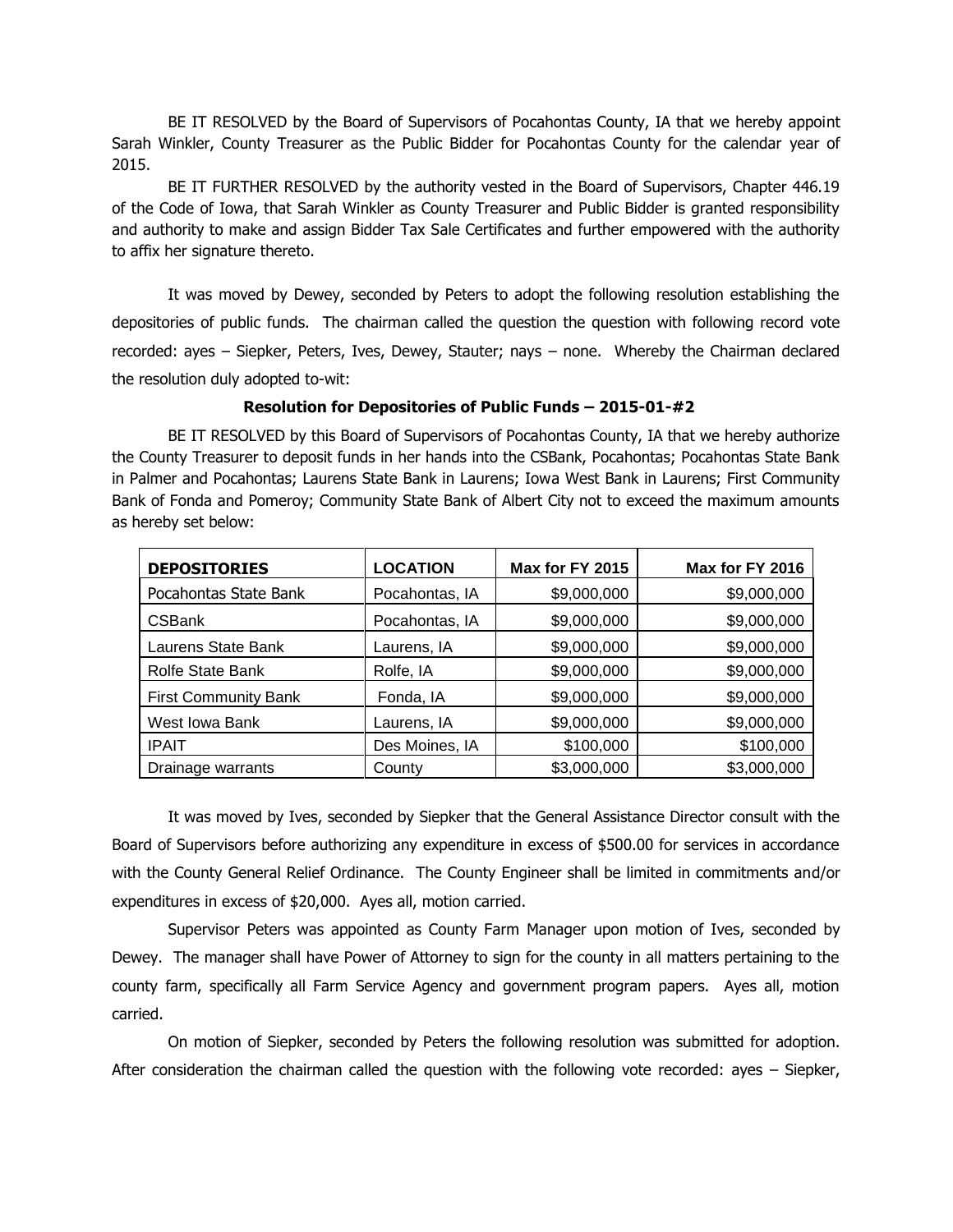Peters, Ives, Dewey, Stauter; nays – none. Whereby the Chairman declared the resolution duly adopted to-wit:

## **RESOLUTION – COUNTY ENGINEER FOR COMPLETION OF WORK 2015 -01- #3**

BE IT RESOLVED by the Board of Supervisors of Pocahontas County, IA that Jack Moellering, P.E., county Engineer be and is hereby designated, authorized and empowered on behalf of the Board of Supervisors of sad County to execute the certified completion of work and final acceptance thereof in accordance with the plans and specifications therefore in connection with all Farm-to-Market construction projects of this county.

It was moved by Ives, seconded by Dewey to adopt and authorize the Chairman to sign the following Acquisition of Right of Way to comply with the provisions of the 1970 Uniform Relocation Assistance and land Acquisition Policies Act, as amended by Title IV of the Surface Transportation and uniform Relocation Assistance Act of 1987, the Board of Supervisors of Pocahontas County, IA furnishes the following assurances to the Iowa Department of Transportation:

- (1) It is the policy of Pocahontas County to acquire right-of-way in accord with Title III of said 1970 Act as amended by Title IV of the Surface Transportation and Uniform Relocation Assistance Act of 1987, and applicable state laws.
- (2) It is the policy of Pocahontas County to provide relocation assistance benefits in accourd with Title III of said 1970 Act as amended by Title IV and applicable state laws.
- (3) The above named county will contact the Iowa Department of Transportation for assistance as needed to assure compliance with applicable laws which are summarized in the instruction entitled Uniform Manual, Real property Acquisition and Relocation Assistance.

It was moved by Peters, seconded by Siepker to adopt the following resolution. The Chairman

called the question with the following vote recorded: ayes – Siepker, Peters, Ives, Dewey, Stauter; nays – none. Whereby the Chairman declared the resolution duly adopted to-wit:

## **Resolution 2015-01-#4 – Auditor to Make Partial Payments**

WHEREAS, Section 314.4 of the Code of Iowa allows for partial payment to be made on highway contract work during the progress thereof, and

WHEREAS, SF 346 requires interest to be paid to contractors starting 14 days after receipt of request for payment, and

WHEREAS, it is sometimes more than 14 days between Board of Supervisors meetings when claims are paid,

NOW THEREFORE BE IT RESOLVED that the County Auditor is hereby authorized to pay estimates for highway construction and/or maintenance work done under contract, upon certification by the County Engineer.

It was moved by Siepker, seconded by Dewey to appoint Auditor Bunda and Supervisor Ives to serve on the *Courthouse Committee*. Ayes all, motion carried.

It was moved by Ives, seconded by Peters to appoint Supervisor Dewey and Auditor Bunda to serve as the *general liabilities and workers compensation insurance committee* for the county. Ayes all, motion carried.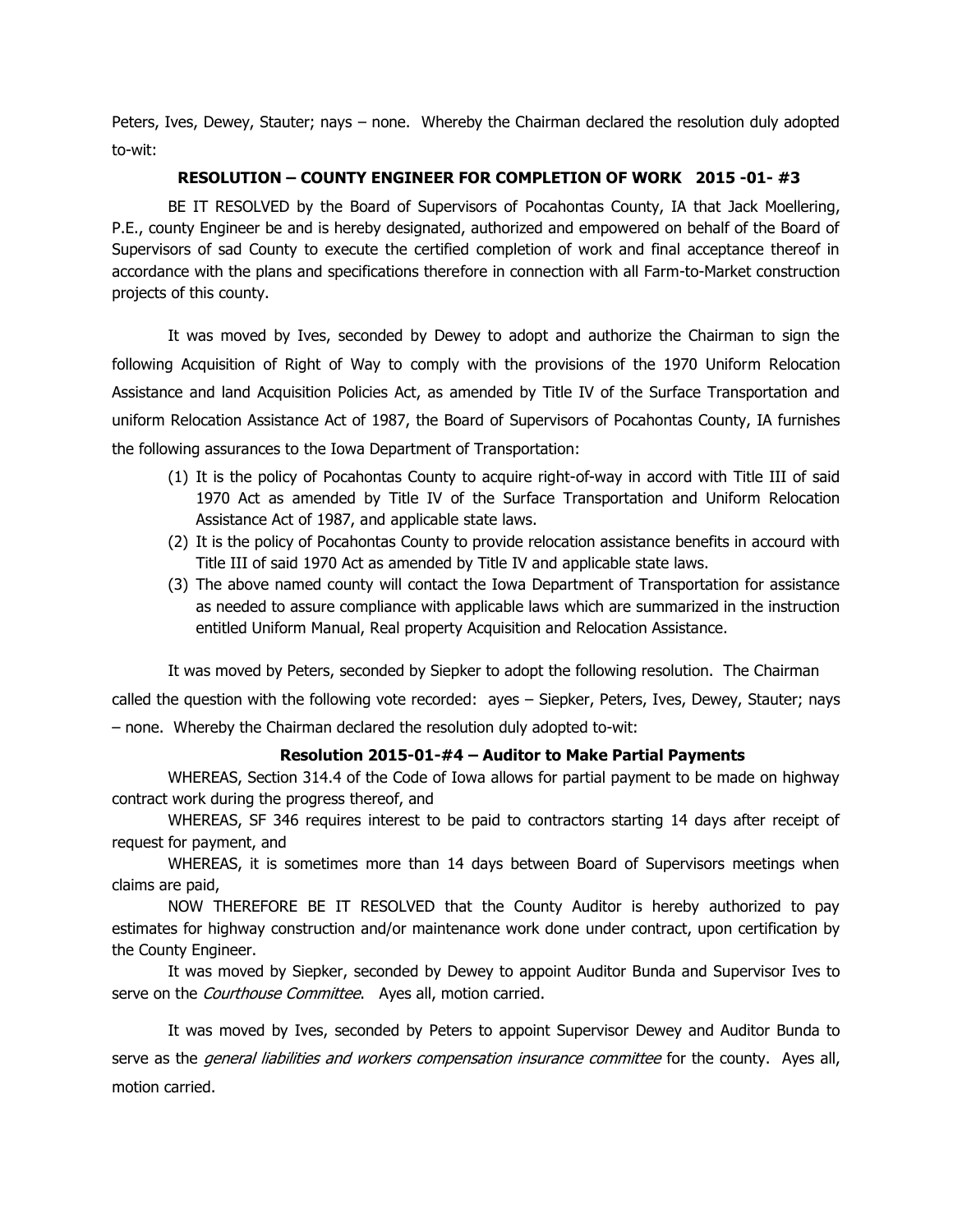The following persons were reappointed to the Health Insurance Committee: Supervisor Dewey, Sarah Winkler, Sherri Richardson, Jack Moellering, Robert Enockson, Dennis Devereaux upon motion of Ives, seconded by Peters. Ayes all, motion carried.

James C. Hudson was reappointed as *Drainage Attorney* upon motion of Ives, seconded by Dewey. Ayes all, motion carried.

It was moved by Dewey, seconded by Ives to make appointments to the following committees. Ayes all, motion carried.

Upper Des Moines Opportunity and Northwest Iowa Tourism Council - Supervisor Siepker; Second Judicial District Dept. of Corrections -----Supervisor Peters as delegate; Supervisor Ives as the alternate. Workforce Development - Service Area V is Supervisor Siepker; Youth Emergency Services Center Board is Supervisor Stauter; Community & Family Resources is Supervisor Stauter.

The following appointments to mental health service agencies were made upon motion of Ives, seconded by Peters. Ayes all, motion carried. Community Social Services Board - Supervisor Siepker.

It was moved by Dewey, seconded by Peters to approve the appointments for the following agencies: County Emergency Management Administrative Board is Supervisor Dewey; County E-911 and LEPC Administrative Board is Supervisor Dewey.MIDAS Council of Governments:Board of Directors and Finance Committee is Supervisor Ives; Board of Directors - City Rep. is Eric List, City Administrator; and Board of Directors is Supervisor Peters. Pocahontas Co. Solid Waste Commission is Supervisors Ives and Peters. Courthouse Security Commission is Supervisor Ives; Safety Committee is Supervisor Dewey. Interim Committee Jt. DD 181 is Supervisors Stauter and Siepker; Iowa Drainage District Association Voting delegates at the Annual Mtg. is Supervisors Ives and Peters;MIDAS Hazardous Materials Response Commission is Supervisor Dewey; Liaison to Co. Conservation Board is Supervisor Stauter; Liaison to Co. Fair Board -- Supervisor Stauter. Ayes all, motion carried.

Mel Bierl was reappointed *County Weed Commissioner* upon motion of Dewey, seconded by Peters. Ayes all, motion carried.

It was moved by Ives, seconded by Peters to reappoint Roger Eichelberger to another five (5) year term to expire December 31, 2019. Ayes all, motion carried.

Supervisor Ives moved to suspend the reading of the minutes at the meetings. Item not on the agenda the motion was dropped. Supervisor Ives requested a listing of claims to be paid sent with the agenda. Auditor Bunda advised the claims listing on Friday will not be inclusive and the actual claims to be allowed will be provided as customary during the meeting.